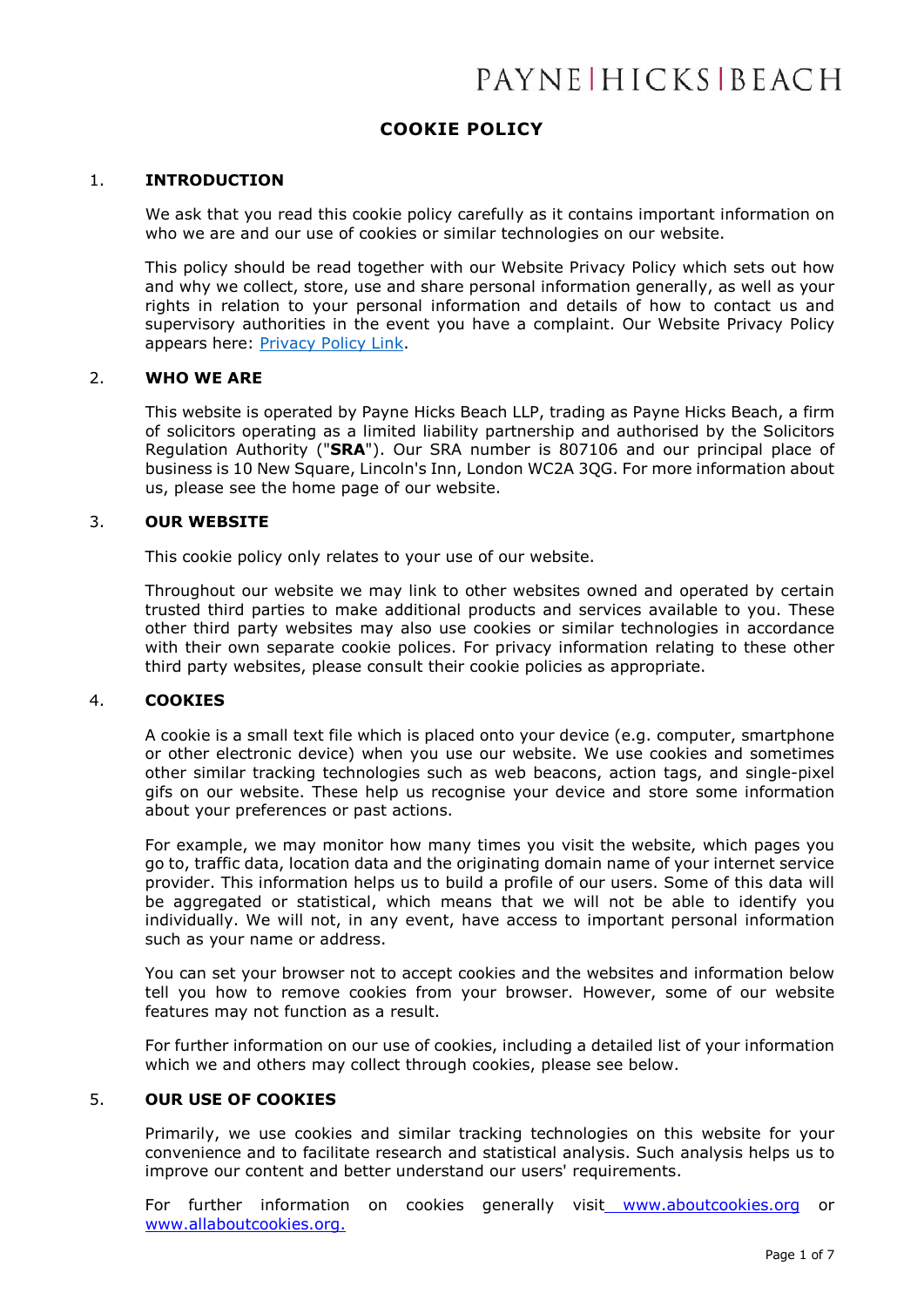# 6. **TYPES OF COOKIES**

The cookies we place on your device generally fall into the following categories:

- **Session cookies -** these allow our website to link your actions during a particular browser session. These expire each time you close your browser and do not remain on your device afterwards;
- **Persistent cookies -** these are stored on your device in between browser sessions. These allow your preferences or actions across our website to be remembered. These will remain on your device until they expire, or you delete them from your cache;
- **Strictly necessary cookies -** these cookies are essential for you to be able to navigate our website and use its features. Without these cookies, the services you have asked for could not be provided; and
- **Performance cookies -** these cookies collect information about how you use our website, e.g. which pages you go to most often. These cookies do not collect personally identifiable information about you. All information collected by these cookies is aggregated and anonymous, and is only used to improve how our website works.

# 7. **THE COOKIES WE USE**

The table below provides more information about the cookies we use and why:

| <b>Cookies we use</b> | <b>Description</b>                                                                                                                                                                                                                                                                                                                                                                                                                                                                                                                                                                                                                                                                          |
|-----------------------|---------------------------------------------------------------------------------------------------------------------------------------------------------------------------------------------------------------------------------------------------------------------------------------------------------------------------------------------------------------------------------------------------------------------------------------------------------------------------------------------------------------------------------------------------------------------------------------------------------------------------------------------------------------------------------------------|
| Google Analytics      | This is a web analytics service provided by Google which uses<br>cookies to show us how visitors found and explored our site,<br>and how we can enhance their experience. It provides us with<br>information about the behaviour of our visitors (e.g. how long<br>they stayed on the site, the average number of pages viewed)<br>and also tells us how many visitors we have had. The analytics<br>cookies used by our website have the following names:<br>analytics.js,ga (used to distinguish users) and gat (used to<br>throttle request rate). Our analytics service provider's privacy<br>policy is available at the following address:<br>http://www.google.com/policies/privacy/. |
| exp_csrf_token        | Protects against Cross Site Request Forgery ("CSRF"). A CSRF<br>attack forces a logged-on victim's browser to send a forged<br>HTTP request, including the victim's session cookie and any<br>other automatically included authentication information, to a<br>vulnerable web application. This allows the attacker to force<br>the victim's browser to generate requests the vulnerable<br>application thinks are legitimate requests from the victim.                                                                                                                                                                                                                                     |
| exp_tracker           | A temporary cookie that remains in the internet browser's<br>folder of your computer until you close the browser. It<br>contains the last 5 pages viewed and is typically used for form<br>or error message returns.                                                                                                                                                                                                                                                                                                                                                                                                                                                                        |
| exp_last_visit        | This cookie remains in your browser for one year and<br>contains the date of the user's last visit.                                                                                                                                                                                                                                                                                                                                                                                                                                                                                                                                                                                         |
| exp_last_activity     | Remains in your browser for one year and records the time<br>of the last page load. It is used in conjunction with the<br>exp_last_visit cookie.                                                                                                                                                                                                                                                                                                                                                                                                                                                                                                                                            |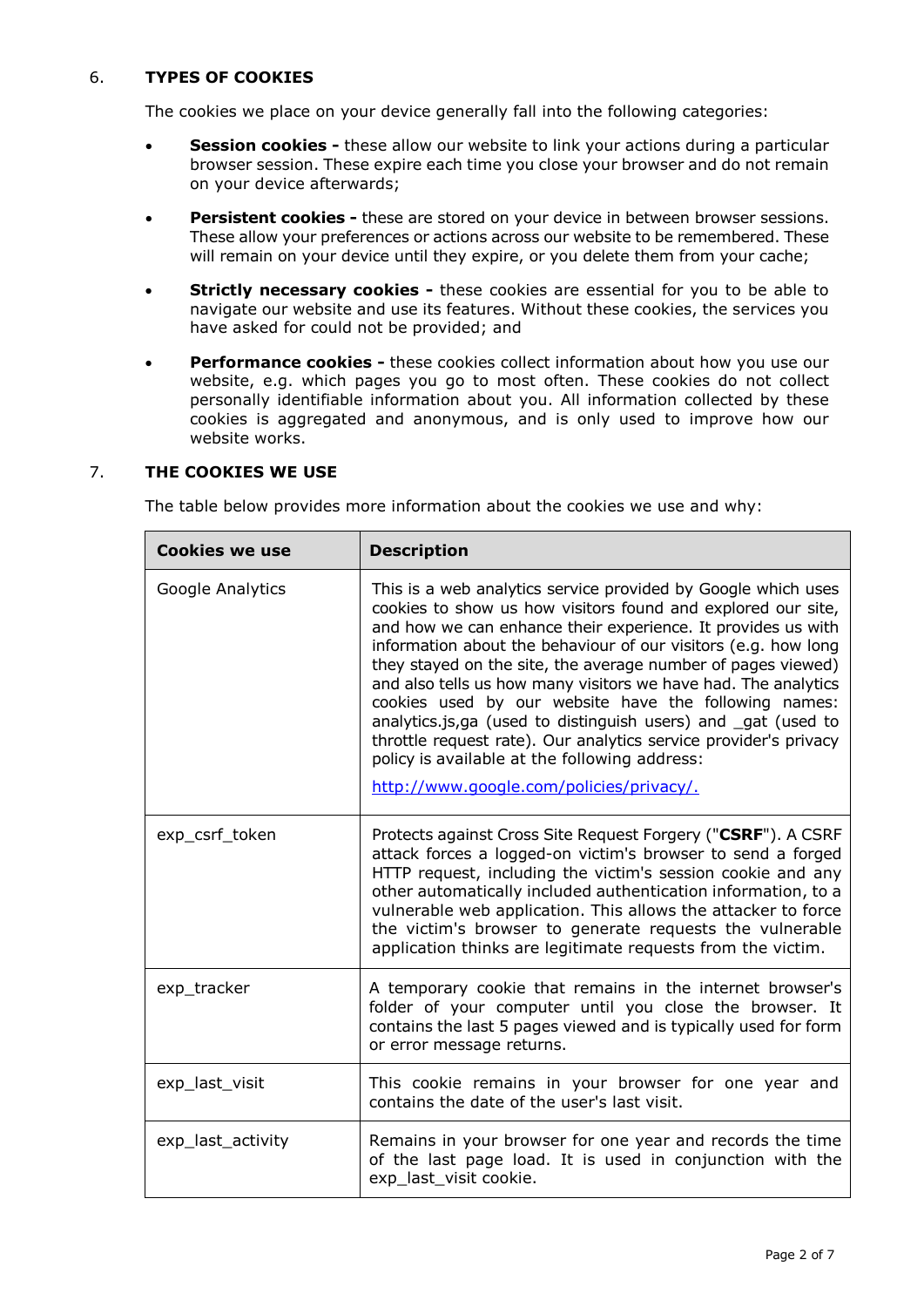| exp_sessionid                                            | This is used when cookie and session are set as the session<br>type. Used only for logged in members.                                                        |
|----------------------------------------------------------|--------------------------------------------------------------------------------------------------------------------------------------------------------------|
| calltrk_fcid                                             | This is a performance cookie that stores a unique identifier<br>used to track form submissions when form tracking is<br>enabled.                             |
| calltrk_landing                                          | This is a performance cookie that stores the landing page<br>URL so a user's source can be accurately attributed when<br>displaying a tracking phone number. |
| calltrk_referrer                                         | This is a performance cookie that stores the referring URL so<br>user source can be accurately attributed when displaying a<br>tracking phone number.        |
| calltrk_session_id                                       | This is a performance cookie that stores a unique identifier<br>for a user's browser session so it can be associated with a<br>phone call if one occurs.     |
| $\overline{\phantom{a}}$ lo $\overline{\phantom{a}}$ uid | Unique identifier for the visitor.                                                                                                                           |
| $\lfloor$ lo $\lfloor$ v                                 | Total number of visitor's visits.                                                                                                                            |
| lorid                                                    | ID of the visitor's current recording.                                                                                                                       |

# 8. **MARKETING COOKIES**

# **We use HubSpot to give us the tools needed to grow our customer experience with the firm's website.**

HubSpot uses first party cookies such as "essential" or "strictly necessary" cookies and third party cookies to enable it to track the interests of users to enhance your experience. HubSpot may set a number of tracking cookies when a visitor lands on our website to understand your behaviour better. As a visitor to our website please opt in or out of nonessential cookies. For detailed information on HubSpot's processing of personal data in relation to cookies and other identifiers, please refer to their policies noted below.

HubSpot's cookie policy can be found at<https://legal.hubspot.com/cookie-policy> and their Privacy Policy is available at:<https://legal.hubspot.com/privacy-policy>

# 9. **CONSENT TO USE COOKIES**

We will ask for your permission ("**consent**") to place cookies or other similar technologies on your device, except in the unlikely event that these are essential for us to provide you with a service that you have requested.

There is a prominent notice on our home page which describes how we use cookies and requests your consent to place cookies on your device.

# 10. **DELETING COOKIES**

You can delete cookies already stored on your computer; for example:

- in Internet Explorer (version 11), you must manually delete cookie files (you can find instructions for doing so at [http://windows.microsoft.com/en-gb/internet](http://windows.microsoft.com/en-gb/internet-explorer/delete-manage-cookies#ie=ie-11);)[explorer/delete-manage-cookies#ie=ie-11\);](http://windows.microsoft.com/en-gb/internet-explorer/delete-manage-cookies#ie=ie-11);)
- in Firefox (version 47), you can delete cookies by clicking "Tools", "Options" and "Privacy", then selecting "Use custom settings for history" from the drop-down menu, clicking "Show Cookies", and then clicking "Remove All Cookies"; and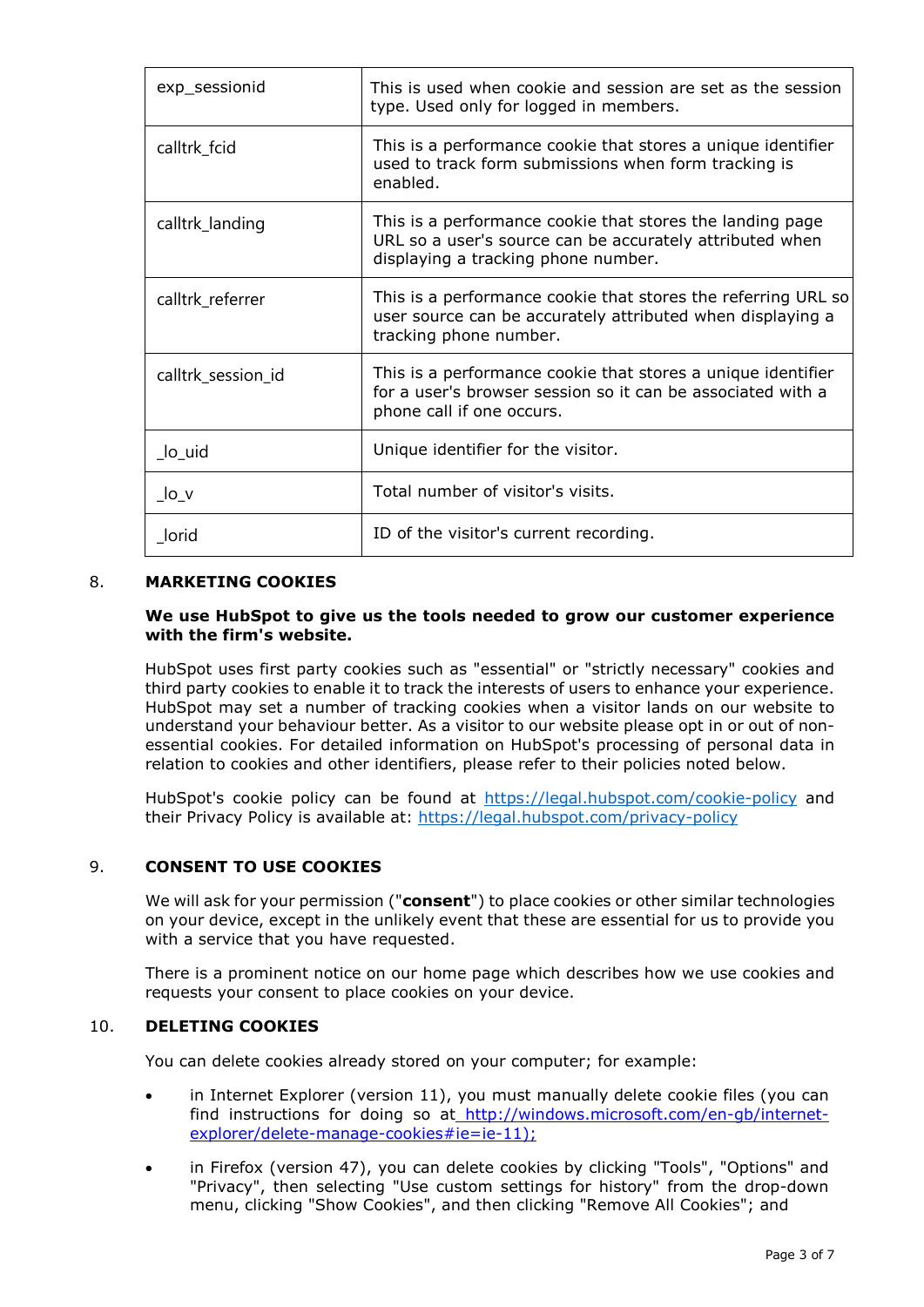in Chrome (version 52), you can delete all cookies by accessing the "Customise" and control" menu, and clicking "Settings", "Show advanced settings" and "Clear browsing data", and then selecting "Cookies and other site and plug-in data" before clicking "Clear browsing data".

Deleting cookies will have a negative impact on the usability of many websites.

# 11. **HOW TO TURN OFF COOKIES**

If you do not want to accept cookies, you can change your browser settings so that cookies are not accepted. If you do this, please be aware that you may lose some of the functionality of this website. For further information about cookies and how to disable them please go to the Information Commissioner's webpage on cookies: [https://ico.org.uk/for-the-public/online/cookies/.](https://ico.org.uk/for-the-public/online/cookies/)

# 12. **HOW TO CONTACT US**

Please contact our Data Protection Officer, Jonathan Sewell, if you have any questions about this cookie policy or the information we hold about you.

Our Data Protection Officer may be contacted by telephone (020 7465 4388), email [\(jsewell@phb.co.uk\)](mailto:jsewell@phb.co.uk) or post (10 New Square, Lincoln's Inn, London WC2A 3QG).

# 13. **DO YOU NEED EXTRA HELP?**

If you would like this notice in another format (for example: audio, large print, braille) please contact us (see 'How to contact us' above).

# 14. **CHANGES TO THIS POLICY**

We may change this policy from time to time. When we do, we will inform you via an appropriate notice on our website.

This policy was last updated on 9 February 2022.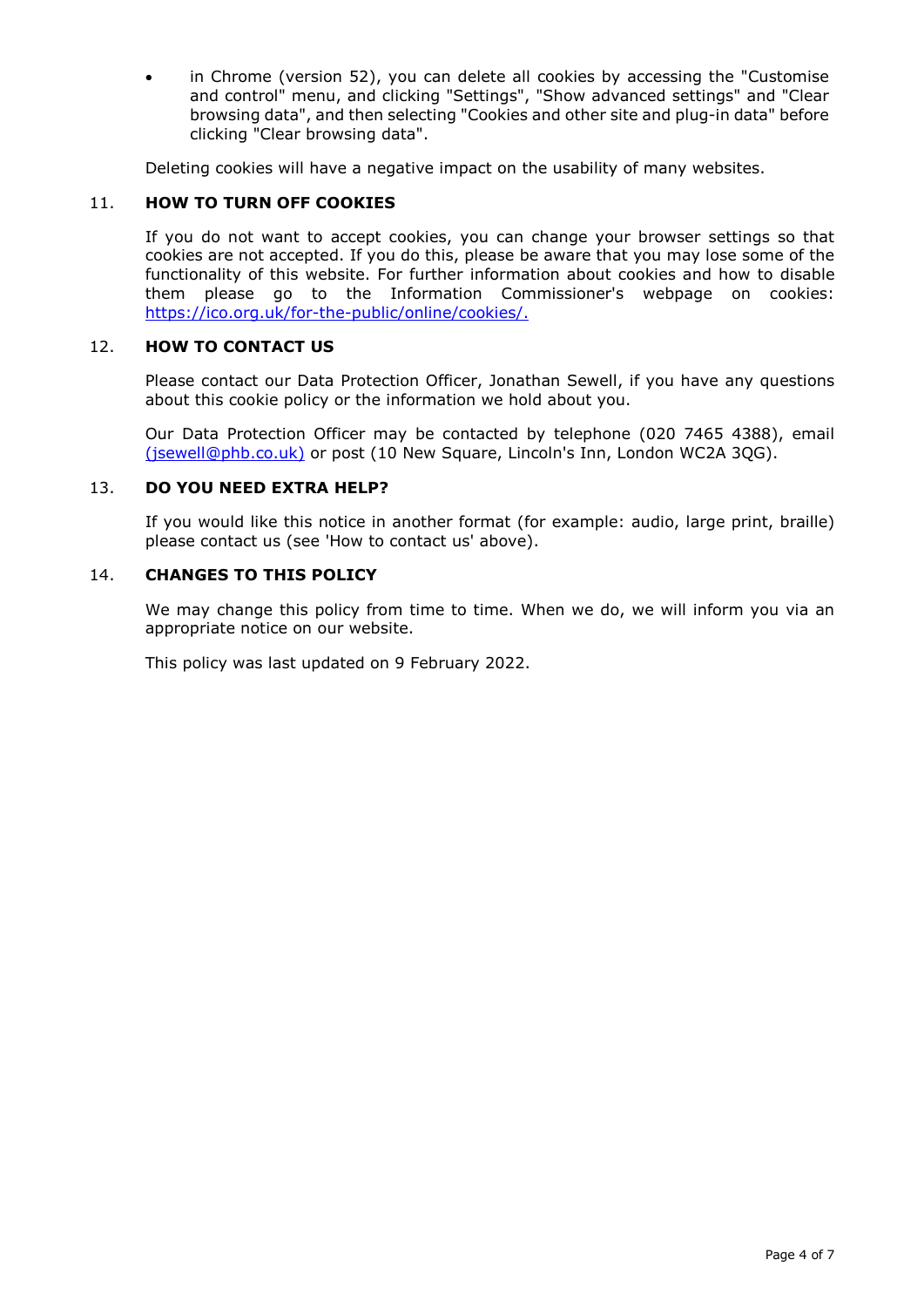# **Schedule**

# **Detailed information on the processing of Personal Data**

# 1. **DEFINITIONS**

"**Cookies**": Small sets of data stored in the User's device.

"**Data Subject**": The natural person to whom the Personal Data refers.

"**Personal Data**" (or "**Data**"): Any information that directly, indirectly, or in connection with other information (including a personal identification number) allows for the identification or identifiability of a natural person.

"**Usage data**": Information collected automatically through this Website (or third-party services employed in this Website), which can include: the IP addresses or domain names of the computers utilised by the Users who use this Website, the URI addresses (Uniform Resource Identifier), the time of the request, the method utilised to submit the request to the server, the size of the file received in response, the numerical code indicating the status of the server's answer (successful outcome, error, etc.), the country of origin, the features of the browser and the operating system utilised by the User, the various time details per visit (e.g., the time spent on each page within the Application) and the details about the path followed within the Application with special reference to the sequence of pages visited, and other parameters about the device operating system and/or the User's IT environment.

"**User**": The individual using this Website who, unless otherwise specified, coincides with the Data Subject.

"**This Website**" (or "**this Application**"): The means by which the Personal Data of the User is collected and processed.

# 2. **ADVERTISING**

This type of service allows User Data to be utilised for advertising communication purposes. These communications are displayed in the form of banners and other advertisements on this Website, possibly based on User interests.

This does not mean that all Personal Data is used for this purpose. Information and conditions of use are shown below.

Some of the services listed below may use Cookies or other Identifiers to identify Users or they may use the behavioural retargeting technique, i.e. displaying ads tailored to the User's interests and behaviour, including those detected outside this Website. For more information, please check the privacy policies of the relevant services.

Users may also opt-out of certain advertising features through applicable device settings,

such as the device advertising settings for mobile phones or ads settings in general.

# **Google Ad Manager (Google Ireland Limited)**

Google Ad Manager is an advertising service provided by Google Ireland Limited that allows us to run advertising campaigns in conjunction with external advertising networks that we, unless otherwise specified in this document, have no direct relationship with. In order to opt out from being tracked by various advertising networks, Users may make use of [Youronlinechoices.](http://www.youronlinechoices.com/) In order to understand Google's use of data, consult [Google's partner](https://www.google.com/policies/privacy/partners/)  [policy.](https://www.google.com/policies/privacy/partners/)

This service uses the "DoubleClick" Cookie, which tracks use of this Website and User behaviour concerning ads, products and services offered.

Users may decide to disable all the DoubleClick Cookies by going to: [Google Ad Settings.](https://adssettings.google.com/authenticated?hl=en)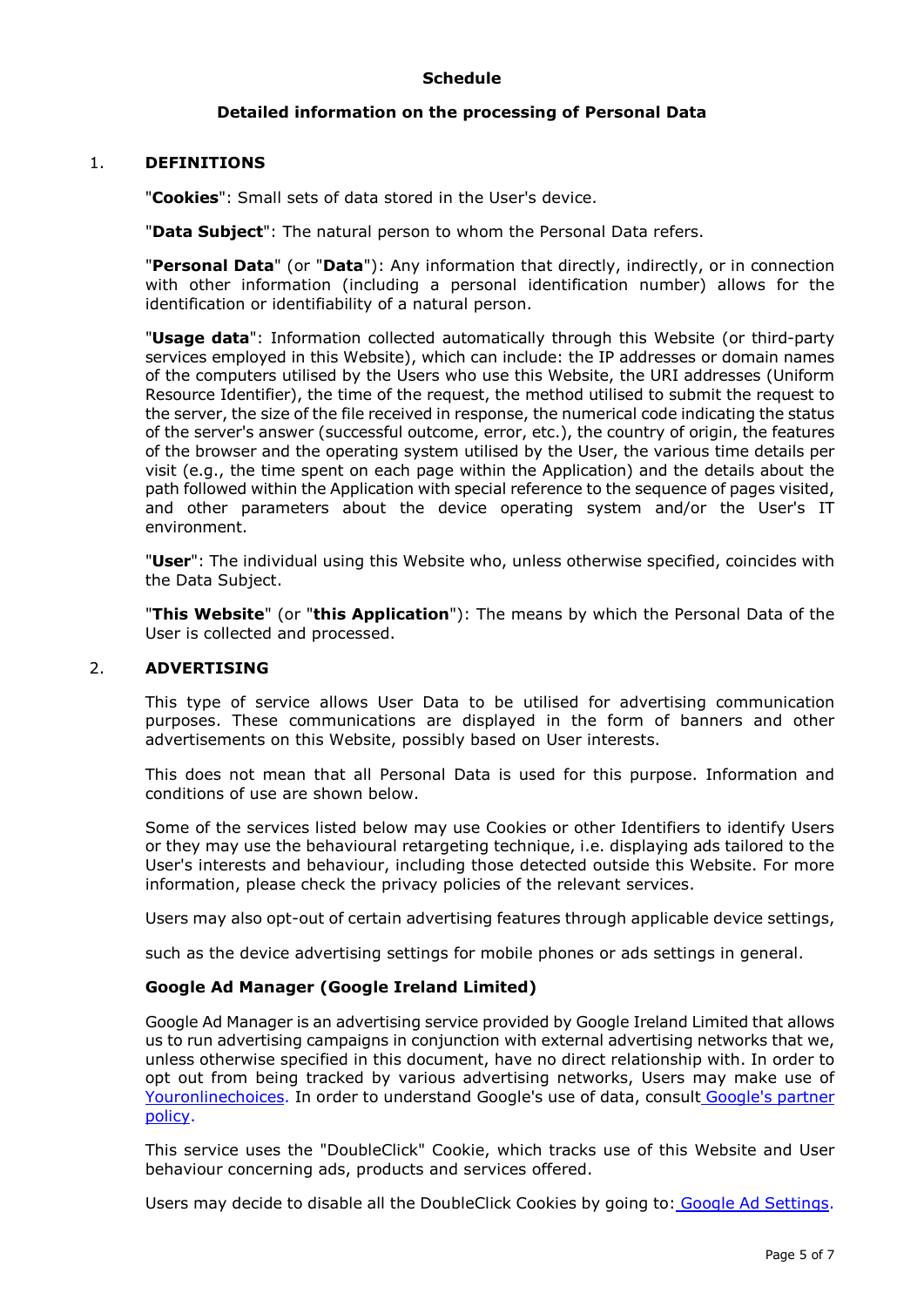Personal Data processed: Cookies; Usage Data.

Place of processing: Ireland - [Privacy Policy.](https://policies.google.com/privacy)

# 3. **MANAGING LANDING AND INVITATION PAGES**

This type of service helps with building and managing landing and invitation pages, i.e., pages for presenting a product or service, where you may add your contact information such as an email address.

Managing these pages means that these services will handle the Personal Data collected through the pages, including Usage Data.

#### 4. **TAG MANAGEMENT**

This type of service helps to manage the tags or scripts needed on this Website in a centralised fashion. This results in the Users' Data flowing through these services, potentially resulting in the retention of this Data.

# **Google Tag Manager (Google Ireland Limited)**

Google Tag Manager is a tag management service provided by Google Ireland Limited.

Personal Data processed: Usage Data.

Place of processing: Ireland - [Privacy Policy.](https://www.linkedin.com/legal/privacy-policy)

# 5. **ANALYTICS**

The services contained in this section enable us to monitor and analyse web traffic and can be used to keep track of User behaviour.

# **LinkedIn conversion tracking (LinkedIn Corporation)**

LinkedIn conversion tracking is an analytics service provided by LinkedIn Corporation that connects data from the LinkedIn advertising network with actions performed on this Website.

Personal Data processed: Cookies; Usage Data.

Place of processing: United States - [Privacy Policy.](https://www.linkedin.com/legal/privacy-policy)

# **Google Ads conversion tracking (Google Ireland Limited)**

Google Ads conversion tracking is an analytics service provided by Google Ireland Limited that connects data from the Google Ads advertising network with actions performed on this Website.

Personal Data processed: Cookies; Usage Data.

Place of processing: Ireland - [Privacy Policy.](https://www.linkedin.com/legal/privacy-policy)

# **Google Analytics (Google Ireland Limited)**

Google Analytics is a web analysis service provided by Google Ireland Limited ("**Google**"). Google utilises the Data collected to track and examine the use of this Website, to prepare reports on its activities and share them with other Google services.

Google may use the Data collected to contextualise and personalise the ads of its own advertising network.

Personal Data processed: Cookies; Usage Data.

Place of processing: Ireland - [Privacy Policy](https://policies.google.com/privacy) - [Opt Out.](https://tools.google.com/dlpage/gaoptout?hl=en)